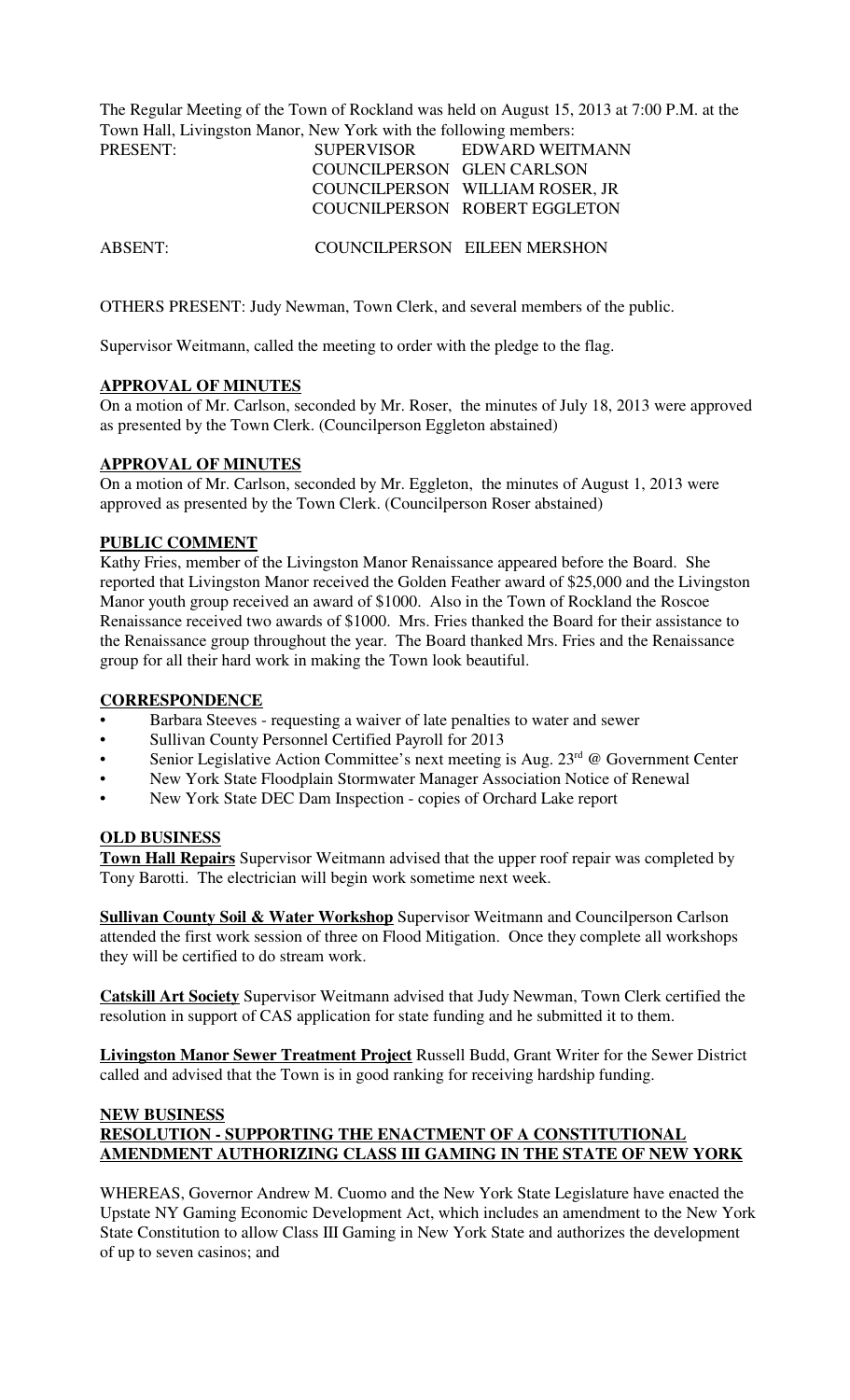# *REGULAR MEETING, TOWN OF ROCKLAND, AUGUST 15, 2013*

WHEREAS, the legislation authorizes the establishment of four destination gaming resorts in three district regions (Regions 1, 2 and 5), in Upstate New York, with a maximum of two projects to be located in the Catskills/Hudson Valley region (Region 1); and

WHEREAS, Sullivan County has been recognized as a premiere vacation destination in New York State for generations and has historically served as host to some of the world's most famous destination resorts; and

WHEREAS, Sullivan County, like the rest of New York State and the Country, has suffered significant negative economic impacts as a result of the recent global economic downturn; and

WHEREAS, Sullivan County has sought the legalization of Class III Casino Gaming for more than four decades, and

WHEREAS, gaming, as a single component within a destination resort, will provide the much needed catalyst to stimulate further economic growth in Sullivan County and support of our local community; and

WHEREAS, the development of destination gaming resorts would bring thousands of much needed quality jobs to Sullivan County; and

WHEREAS, the establishment of destination gaming resorts in Sullivan County will provide financial support for education and desperately needed property tax relief for Sullivan County taxpayers and communities statewide; and

WHEREAS, the establishment of destination gaming resorts will stop the flow of revenues for tourism and gaming crossing our borders into neighboring states and keep those dollars in New York State;

BE IT THEREFORE RESOLVED, that this resolution be sent to the Sullivan County Legislature.

A motion to accept this resolution was made by Mr. Carlson, seconded by Mr. Roser and unanimously carried.

**Town Law** Supervisor Weitmann advised that the Board will be reviewing the town laws and updating them.

**Supervisor's Association Report** was given to the Board by Supervisor Weitmann. A local veterinarian made a proposal to the supervisors to serve as a holding facility for dogs within the county. They are located in Liberty. There was discussion on the Town of Rockland using them. Our current contract for dogs is located in Middletown, NY

They also addressed health insurance and some of the towns switching from NYSHIP to other providers. Supervisor Weitmann advised that he will keep the Board informed on this issue with the effect of cost and service.

**Code Enforcement Glenn Gabbard** provided Supervisor Weitmann with his report. It was reviewed by the Board.

**Water and Sewer Log** was presented.

**Supervisors Monthly report** was presented. Motion by Mr. Roser, seconded by Mr. Eggleton, to accept the Supervisor's monthly report. 4 AYES - Carried

# **RESOLUTION - APPROVE SAND AND STONE BID**

On a motion of Mr. Roser, seconded by Mr. Carlson, the following resolution was ADOPTED - VOTE - AYES 4, NAYS 0 - RESOLVED - to award the sand and stone bids as per summary presented by Ted Hartling, Highway Superintendent; FURTHER RESOLVED - to award bid to